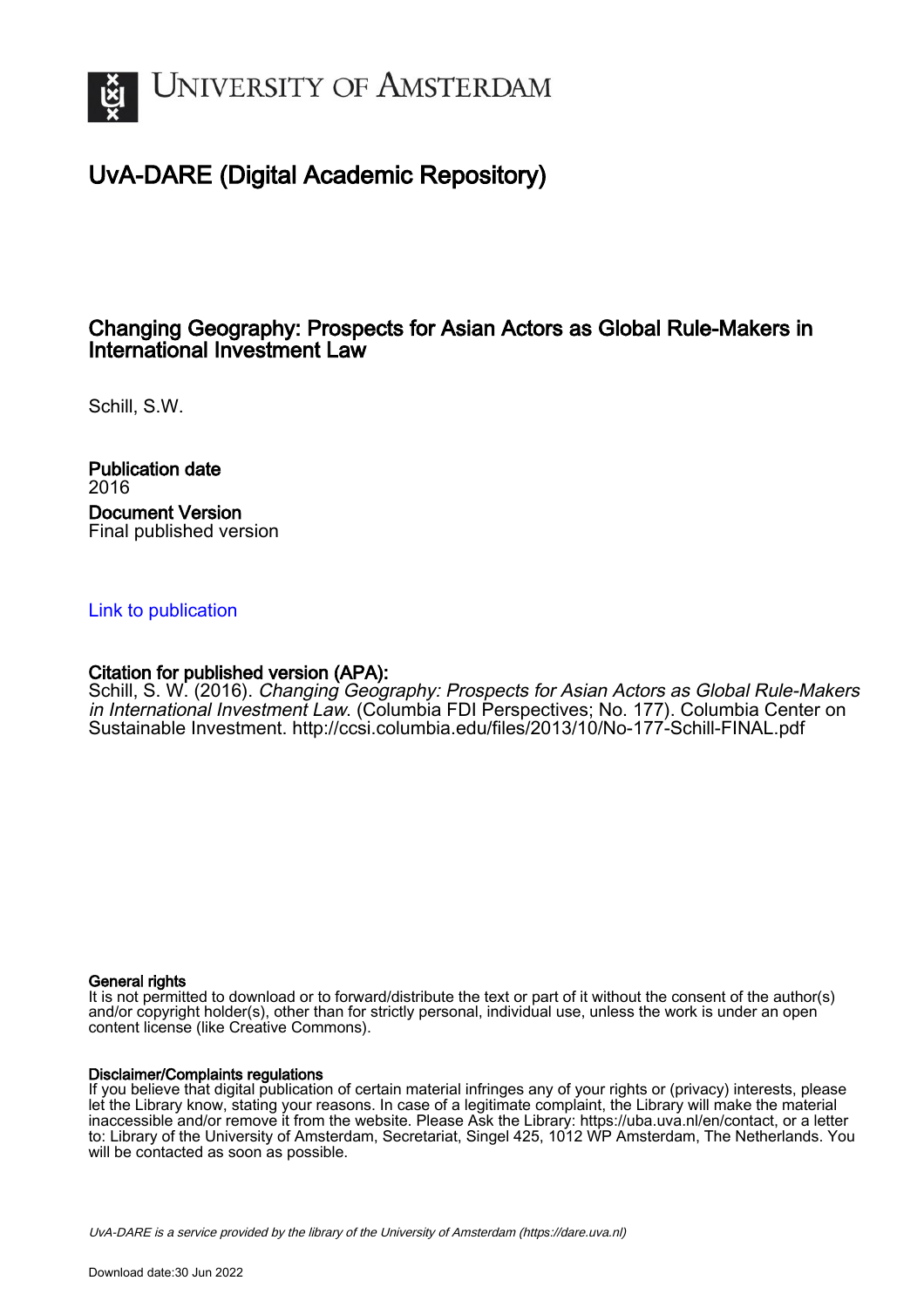

# **Columbia FDI Perspectives**

Perspectives on topical foreign direct investment issues No. 177 July 4, 2016 Editor-in-Chief: Karl P. Sauvant (Karl.Sauvant@law.columbia.edu) Managing Editor: Daniel Allman (daniel.allman@columbia.edu)

## **Changing geography: prospects for Asian actors as global rule-makers in international investment law**

by Stephan W. Schill **\***

Capital-exporting countries of Europe and North America have shaped international investment law for most of its history. They pushed for the customary international minimum standard of protection, forged the classical model of bilateral investment treaties (BITs) and drive the present-day recalibration of international investment law. Despite counter-proposals from the "South" over decades, the making of international investment law has been essentially a transatlantic enterprise with the "North" as predominant global rule-maker.

However, the past years have witnessed a marked shift in the geography of international investment law. Despite the negotiations of the Transatlantic Trade and Investment Partnership (TTIP), there is little doubt that Asian countries, and particularly the economic powerhouses in the Far East, are becoming focal points in rule-making in international investment law. The conclusion of the Trans-Pacific Partnership (TPP), the negotiation of the Regional Comprehensive Economic Partnership (RCEP), the remarkable activity of Asian actors (including the Association of Southeast Asian Nations (ASEAN)) in concluding international investment agreements (IIAs), and Asia's increasing involvement in investment arbitrations, as claimants and respondents, indicate a fundamental shift towards the transpacific.

This development is only logical given that Asia is not only a recipient, but an increasingly important source of outward capital. Indeed, "[d]eveloping Asia has become the world's largest investor region". 1 This shift in geography may influence not only where the international investment law of the future is made, but also what content it will have and who will shape it. Asian actors are in a good position to translate their economic importance into global rule-making power, perhaps even heralding the dawn of an "Asian century" in which they imprint their vision for global investment governance.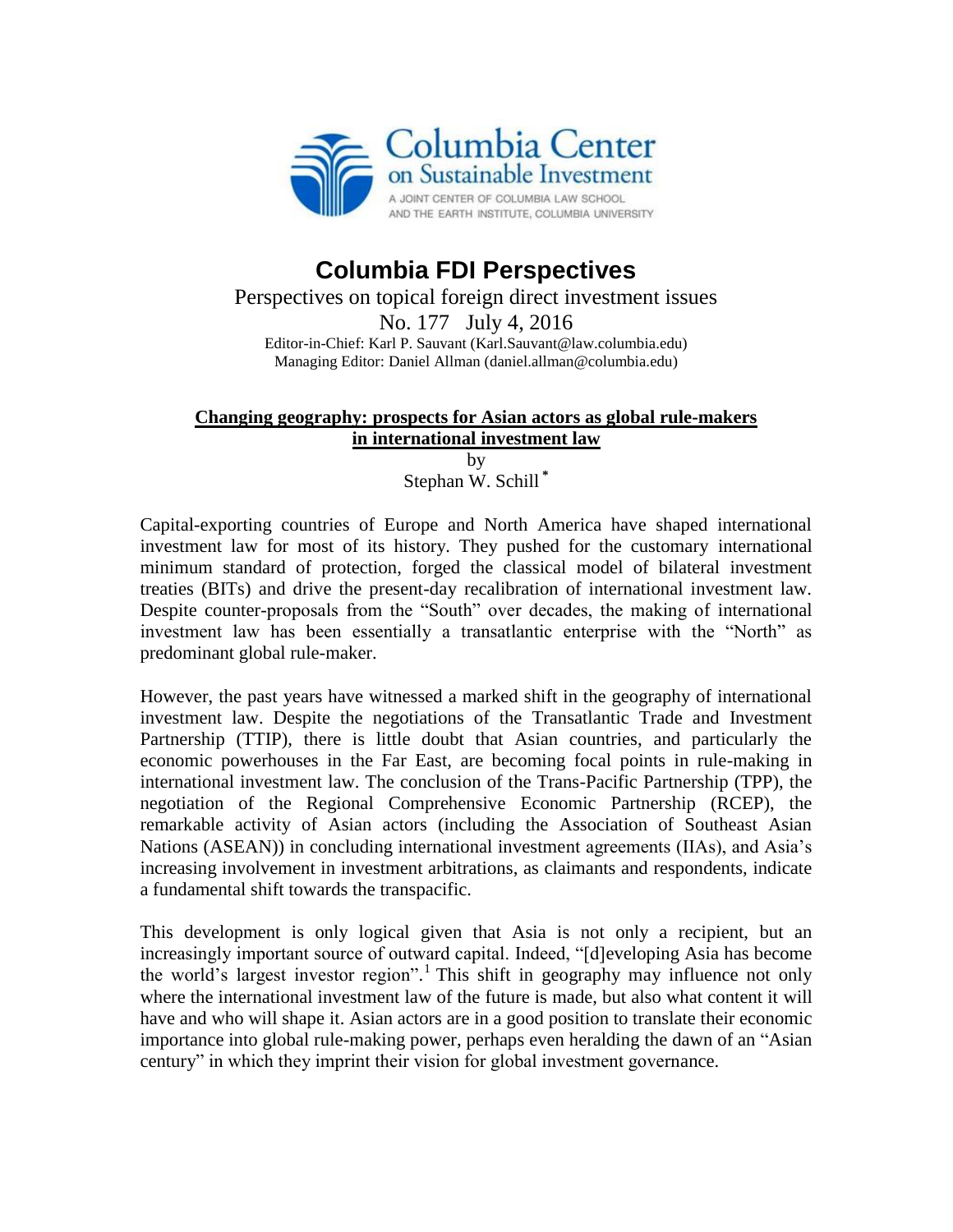We can already observe that Asian actors are increasingly developing a critical edge in redefining their engagement with international investment policy. At the same time, as a recent multi-author study of the approach to international investment law in Asia shows, many Asian actors still face considerable obstacles in becoming global rule-makers in the field.<sup>2</sup> Some are just too small to have global policy clout; but even the bigger ones, as contributions to the study reveal, still grapple domestically with defining their global voice in international investment law.

China, for example, although it has become an important capital-exporter, does not push sufficiently to see its own BIT model prevail. Instead, China's IIA practice shows little consistency across treaties, hampering its powers as a global standard-setter. India, with its new model BIT just finalized, appears too inward-looking and insufficiently concerned with its offensive interests to set a broadly acceptable global standard. Japan is also too passive to assume a leading global role.

Curiously, the medium-sized powers in Asia seem better placed to influence international investment law at a global level. The Republic of Korea is a case in point. It is both a capital-importer and exporter, and has had a controversial domestic debate about the benefits and challenges of IIAs when concluding the Korea-United States Free Trade Agreement in 2006. The country's newer IIA practice reflects balance and may thus be globally attractive. Regional initiatives prove promising, in particular ASEAN, which has concluded the emblematic ASEAN Comprehensive Investment Agreement among its members and is itself a contracting party to several IIAs. Its ASEAN+ agreements indicate that the trend to integrate trade and investment and to balance investment protection with policy space is pervasive. ASEAN's practice could therefore be a lodestar for global investment governance.

All in all, as Asian countries become aware of the need to engage more critically and actively with international investment law, their role in the field is likely to become more important. Looking at TPP, RCEP and ASEAN+ agreements, it seems that regional approaches so far promise greater global impact than the positions of individual Asian countries. This may change if heavyweights China and India become more aware of their prospects for leadership in international investment governance. Either way, transatlantic dominance in the field is coming to an end. This suggests that the international investment law of the future may become more balanced and, above all, more representative.

At the same time, the rise of Asia may further propel the European Union and the United States towards the conclusion of TTIP in order to preserve some of their standard-setting clout in international investment law. In that sense, Asia is already determining the fate of global investment governance. Yet, the impact of Asian actors in global investment law rule-making could be even greater with a broader pan-Asian approach or the creation of a more effective regional platform for debating investment law and policy.